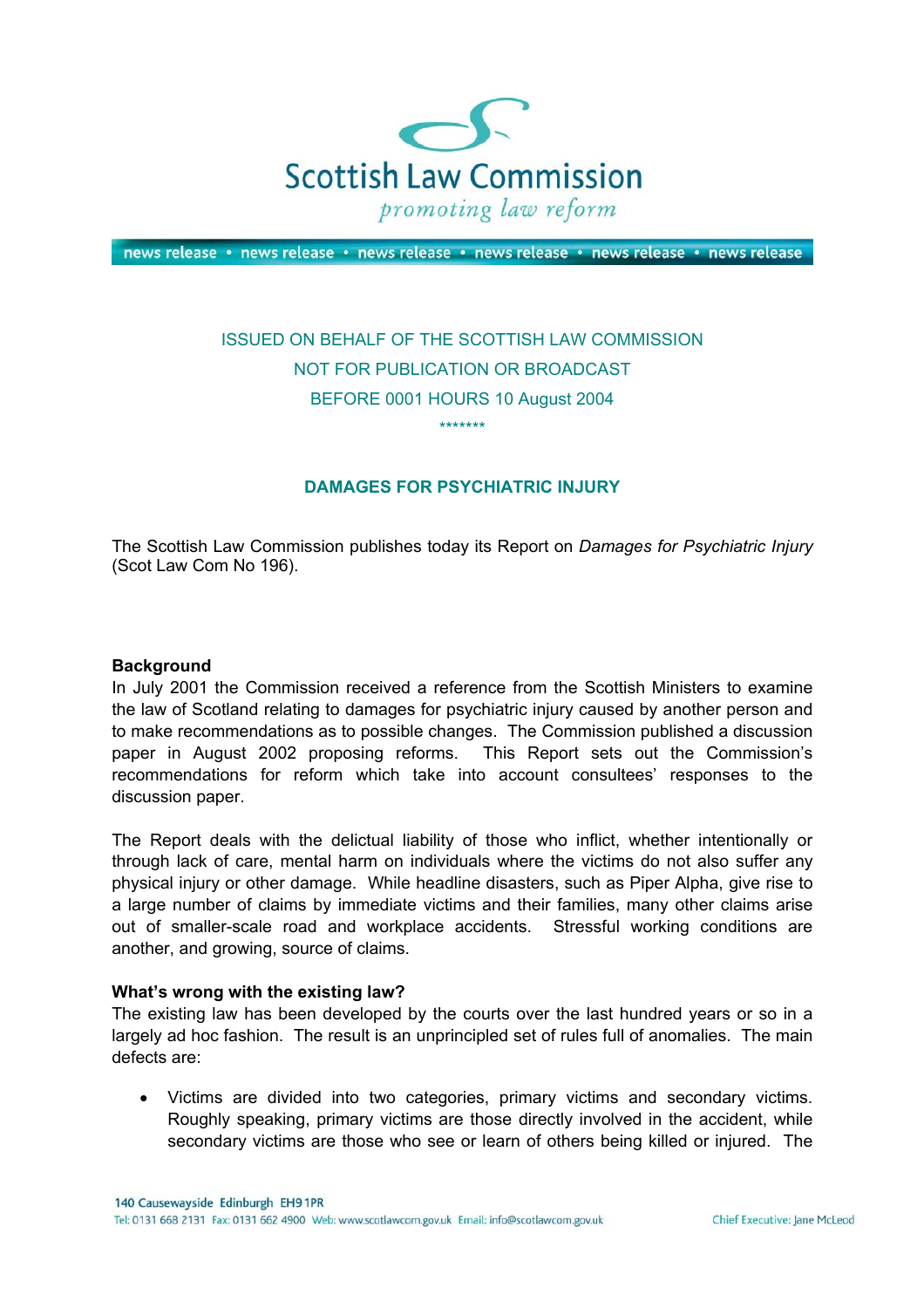two categories have different rules for compensation, yet the boundary between them is unclear.

- While, in general, liability arises only if the victim's psychiatric injury is reasonably foreseeable by the wrongdoer, a primary victim may recover for an unforeseeable psychiatric injury provided some physical injury was foreseeable even if it did not occur.
- For secondary victims at least, compensation is awarded only if they have suffered a shock – the sudden appreciation by sight or sound of a horrifying event.
- Secondary victims can recover only if they meet the so-called *Alcock* criteria:
	- o There must be a close tie of love and affection between the secondary victim and the person killed or injured;
	- $\circ$  The secondary victim must have been present at the accident or at its immediate aftermath; and
	- $\circ$  The secondary victim's psychiatric injury must have been caused by direct perception (ie through his or her own unaided senses) of the accident or its immediate aftermath.
- Secondary victims can recover only if their psychiatric injuries were foreseeable in a person of "ordinary fortitude"– a legal construct that is difficult to evaluate.
- Rescuers do not have to meet the *Alcock* criteria. However, they may well have to have feared for their own safety.

## **The Commission's recommendations**

The Commission recommends the replacement of the current rules by a statute. The new legislation would set out rules based on principle which the courts could use to decide individual cases and which parties could use to settle claims without litigation. Under the recommendations people would, in general, be liable for mental harm suffered by others as a result of their wrongful actions. In order to place acceptable limits on liability, this general rule would be subject to the following qualifications.

First, there would be no liability for mental harm, whether caused intentionally or unintentionally, if a person could reasonably be expected to endure it without seeking damages. People would be expected to put up with mental harm resulting from bereavements and the normal stresses or vicissitudes of life or the particular life that they lead. For example, a mother merely learning of her child's death would not be sufficient to impose liability, but damages might be claimable if she had seen the accident in which her child was killed or the child had been deliberately killed in a gruesome manner.

Second, mental harm resulting from a person's negligent act or omission would give rise to liability only if it constituted a medically recognised mental disorder and was a foreseeable consequence of the negligent act or omission. Foreseeability is to be judged by the standard of the ordinary reasonable person, unless the wrongdoer was aware of the victim's undue susceptibility.